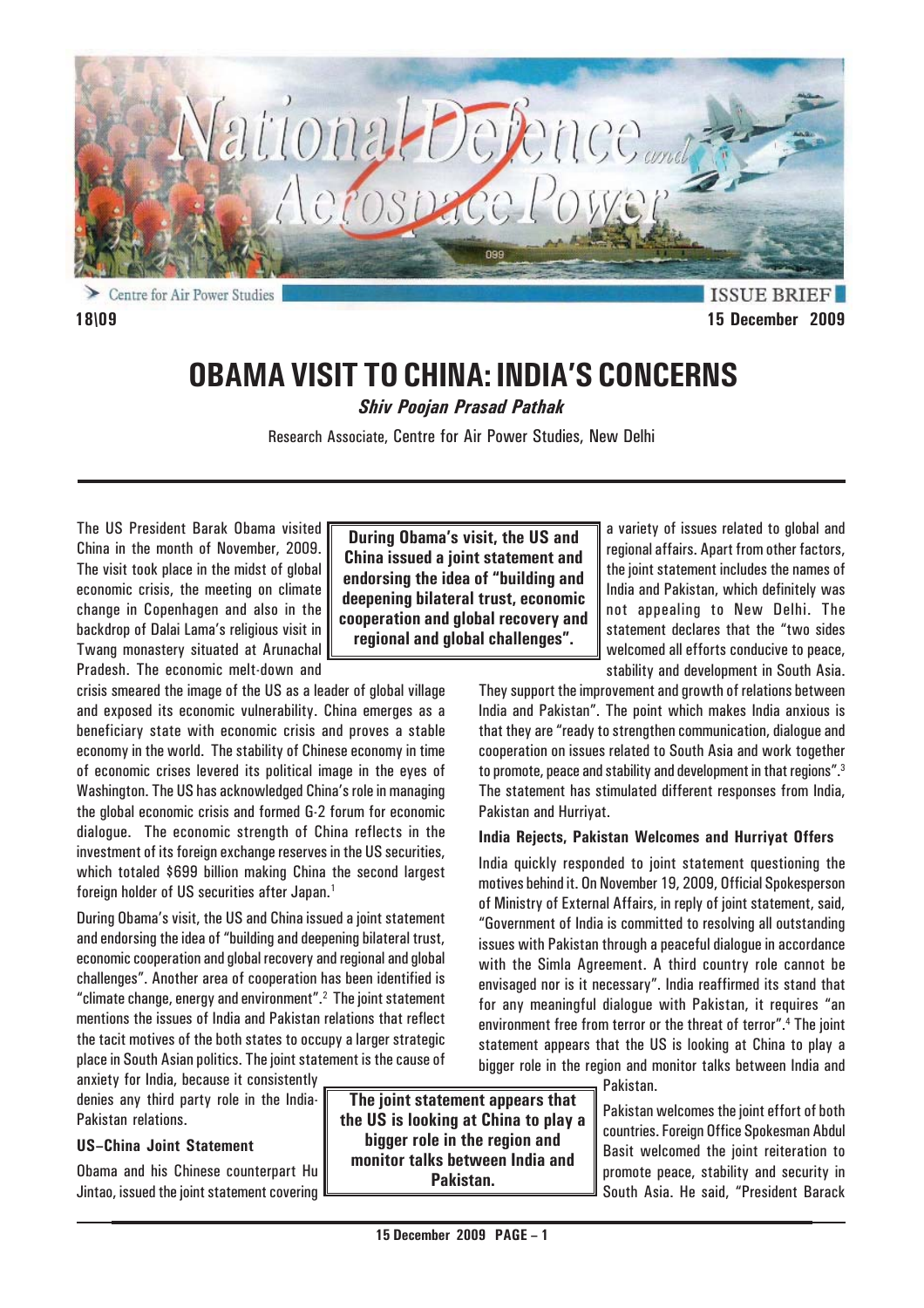# Centre for Air Power Studies

Obama had indicated that the US wants China to help improve relations between India and Pakistan".5 A Pakistan daily stated that "for Pakistan, it is a matter of satisfaction that the US and China have developed a unanimity of views on the South Asian situations, complicated as it has become by India's refusal to resume the composite dialogue in the aftermath of the Mumbai terror attack".<sup>6</sup> The Chairman of All Parties Hurriyat conference, Mirwaiz Umar Farooq held the argument, that China is the third party in Jammu and Kashmir. He said, "China definitely has a role in the Kashmir dispute and is definitely stakeholder". He demanded that any further negotiations on the subject should involve China.<sup>7</sup> In fact, China occupies 3800 square km in Aksai Chin and 5180 square km in Kara Koram range, that was gifted by Pakistan for building a highway, under the 1963 Sino-Pak friendship pact.

### **Is it Unintentional or a Part of Larger Game?**

The desire of the US and China to have a bigger role in South Asia is neither the first occasion, nor accidental. It

is just a renewal and repetition of old inclinations and efforts of the Cold War politics. For example, the strategy adopted by both countries during Bill Clinton visit to China in June 1998, just after Pokhran II event, did upset India. They issued the joint statement with objectives of taking up a mediatory role in the

region and jointly declared, "We are committed to assist where possible India and Pakistan to resolve peacefully the difficult and long standing differences between them, including the issues of Kashmir. We stand ready to assist in the implementation of confidence building measures between them, and encouraging the consideration of additional measures of this type".<sup>8</sup> They took self-claimed responsibility to "contribute to the achievement of a peaceful, prosperous and secure South Asia". India rebuffed with argument that US-China "joint statement on South Asia, categorically rejected the notion of these two countries arrogating to themselves, joint or individual responsibility for the maintenance of peace and stability and security in the region. India interpreted it as "the reflection of the hegemonistic mentality". It stated, "India's desire to develop friendly and peaceful relations and a stable structure of cooperation with Pakistan does not require reiteration. The way of achieving these objectives is through direct bilateral dialogue".<sup>9</sup>

#### **India's Concerns**

 India raised its genuine concerns over the mention of "India" in the joint statement, and also questioned the motives of behind it. The concerns of India are based on

 **"India's desire to develop friendly and peaceful relations and a stable structure of cooperation with Pakistan does not require reiteration. The way of achieving these objectives is through direct bilateral dialogue".**

**ISSUE BRIEF** 

its past experiences. No doubt, the relations between India and the US and its relation with China have improved as compared to the Cold War period, but India had bitter experiences of Washington-Beijing-Islamabad alliance that had absorbed its diplomatic energy and caged India to confine in South Asia. Before 1962 war, India had made its appearance globally and registered its presence in various multilateral forums, where international agenda was being shaped. This alliance worked as containing instrument for India's search for great power status throughout the Cold War periods.

# **US–China: G-2**

The relations of US-China are very significant in the twenty first century which would inevitably influence the nature of relations among the nations. The presence of great power in international politics decides the structure of international system. The US as the largest power and the China as the second largest power largely would shape the structure of power in international system in

> forthcoming decades. In the post-Cold-War period, the withdrawal of Soviet Union from the great power game, to an extent, helped the emergence of China as a front ranking state in the system. In the present international system, China adheres to the attribute of the great powers in terms of its size, economy,

military and global presence. Being a major centre of power, "the agenda of US-China relations goes global",10 ranging from the global issues like terrorism, nuclear proliferation, global and regional stability and energy and environment and the institutions in UN, WTO, to recovery of economic crisis.11

The Obama administration employs the strategy of engagement with China. It is no longer perceived a "strategic competitor"12 as declared in September, 2002 by the Bush administration. The policy reflects that the US is prepared to share the international stage with China by sharing responsibility. In this regard, the US policy to give preeminent role to China in South Asia could be credited to number of factors. Firstly, at the policy level, the Democratic Party advocates the engagement policy with China as contrast to the Republican Party that supports China's containment. Mr. Obama's policy recognises China's status as a major economic and political power among the states $13$ . The issues of human rights, Taiwan and Tibet hardly make any impact in strategy of engaging with it. That is why, Obama rejected Dalai Lama's offer to meet him during his Washington visit.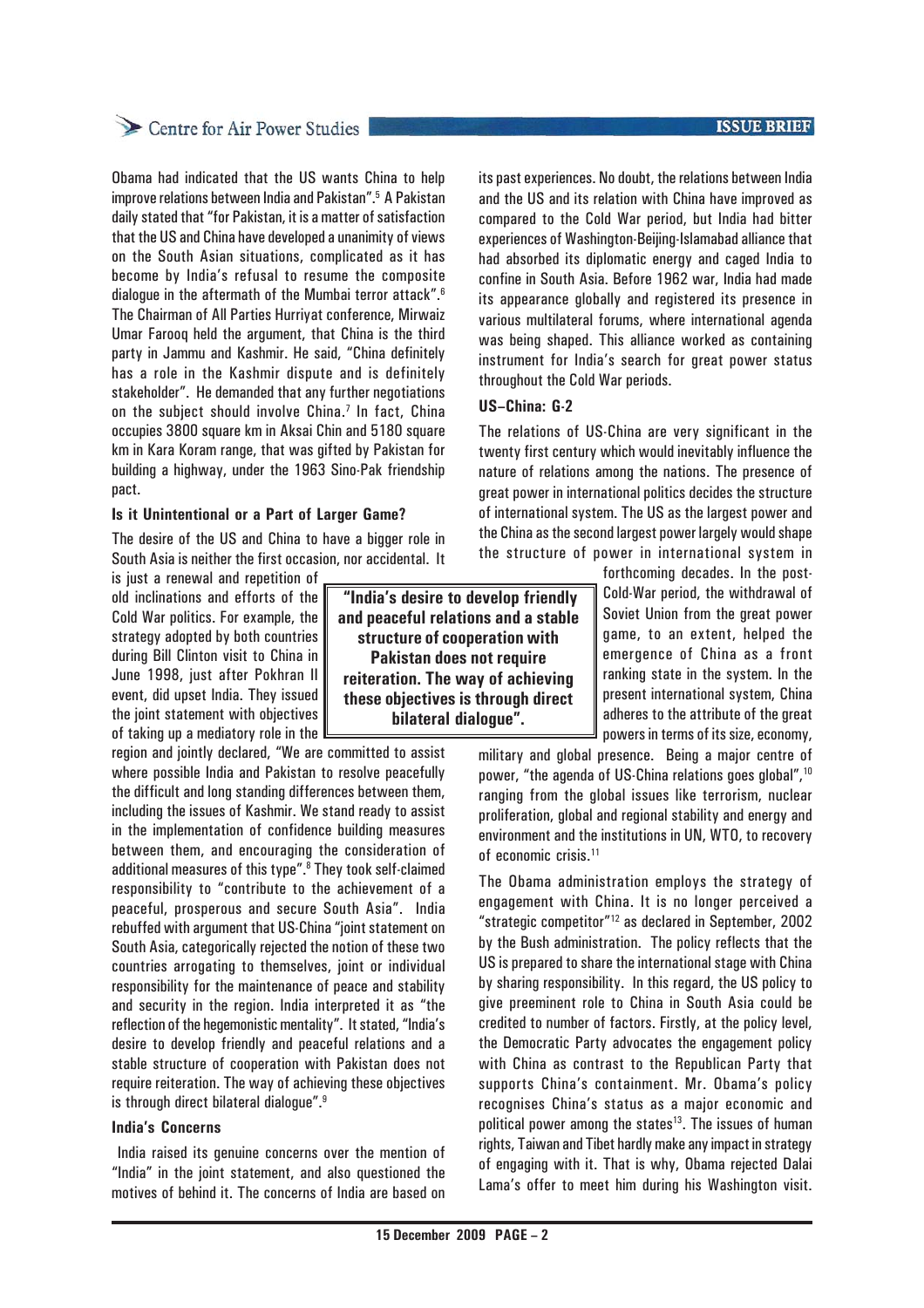# Centre for Air Power Studies

Obama declared that Tibet is a part of China and the US has one-China policy over Taiwan. Secondly, the economic crisis can also be seen as a reason for the US inclination towards China. China is the second largest creditor in the US security treasury. Third, it might not be incorrect to say that the US was

pressurised into giving China a larger role in the region in return for other favours in areas like the North **"the peaceful rise" by the "developing of comprehensive national power". Chinese programme of rapid military modernization, its dispute over Taiwan, Tibet and the anti-satellite testing raises doubts over the peaceful rise of China. China has a history of waging wars with its neighbours.**

**Rising China declares its objectives,**

Korean and Iranian nuclear issues and war on terror in Afghanistan and Iraq.

#### **India and China: Global Competitor**

India and China are immediate neighbours, rising powers and are gaining greater economic and military prowess. They have a disputed boundary; both are growing economies competing for energy, market and natural resources and area of influence. However, the relation has markedly improved in some sense, although the dispute over the boundary has been not resolved and still is a bone of contention. The trends of Chinese behaviors reflect bitter relations with India. China walked out in NSG meeting over India-US civil nuclear agreement, claims over Arunachal Pradesh asking to Visa for the Prime Minster's visit there, recently, stopped the construction of road at Leh area in Jammu and Kashmir and issued separate visas to the resident of the valley. China has supported Pakistan's illegitimate claim over Jammu and Kashmir, not only on the diplomatic front but also militarily. It extended military support to Pakistan during the 1965 war and has been a major support in Pakistan military build up. The fear is that the relations are rapidly moving in areas of trade and commerce, so far, no substantial progress has been made that can minimise the apprehension for a future conflict.

# **China's "Peaceful Rise": What does it Mean for India?**

Rising China declares its objectives, "the peaceful rise"

by the "developing of comprehensive national power". Chinese programme of rapid military modernization, its dispute over Taiwan, Tibet and the anti-satellite testing raises doubts over the peaceful rise of China. China has a history of waging wars with its neighbours. Today China is a country which has proliferated nuclear weapons despite being an

**The US needs to take care of two factors: first, the mentioning the name of India in bilateral relations with China would generate agony and second, whether mentioning of the name would serve any substantial purpose or not, it would be counter productive in democratic regimes like India.**

NPT signatory, has the worst human right records, kicked out Tibet's leadership including Dalai Lama and forcibly occupied Tibet and tortured Tibetans for decades. Moreover, Chinese political system is an authoritarian regimes based on the communist ideology. It is a closed system that denies the flow of information. In the absence of authentic information, the motives and preference of the China is

unpredictable because there is always a gap between what has been preached and what is it practicing. The managing and assessing of China's peaceful rise is the challenges task for Indian-policy makers.

# **India–US: Building or Betraying**

In backdrop of these developments, India's Prime Minister, Manmohan Singh paid an official visit to the US for strengthening the India-US relations n the last week of November 2009. They declared that India-US partnership is for the better world and indispensable for global peace and security<sup>14</sup>. The visit did help to pacify the India's discomforts over the joint statement of the US and China. One should commit to memory that the US has always been, explicitly and implicitly, in the South Asian region, since the beginning of the Cold War and played major role in shaping India-Pakistan relations. Currently, the US has registered its military and diplomatic stay in the region in the name of war on terror in Af-Pak region. There is tacit acceptance of the US in the region but invitation of China as a monitoring role would not be acceptable to India. The US needs to take care of two factors: first, the mentioning the name of India in bilateral relations with China would generate agony and second, whether mentioning of the name would serve any substantial purpose or not, it would be counter productive in democratic regimes like India. It would only destabilise Indian's relation with the US. India is never been comfortable with a policing role of any third country in India and Pakistan relations.

# **Options for India**

It looks that the new American presidency has given excessive significance to China, and obviously deepening dependence on Pakistan to achieve US goal in Afghanistan, which raises genuine questions about India's position in overall American foreign policy. Obama, as a Senator, gave unenthusiastic

# **ISSUE BRIEF**